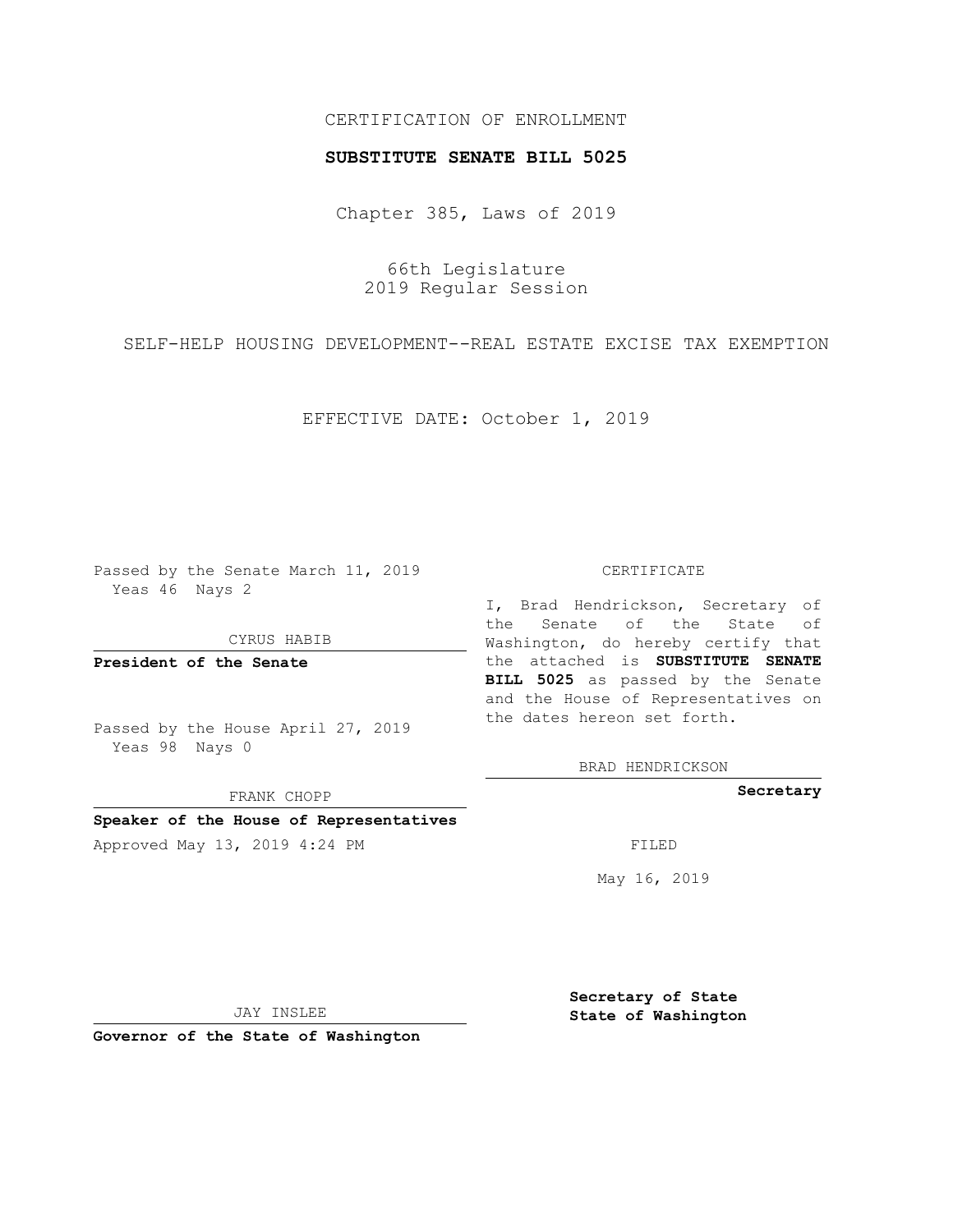## **SUBSTITUTE SENATE BILL 5025**

Passed Legislature - 2019 Regular Session

**State of Washington 66th Legislature 2019 Regular Session**

**By** Senate Ways & Means (originally sponsored by Senators Das, Warnick, Wilson, C., Zeiger, Fortunato, Palumbo, Saldaña, Kuderer, and O'Ban)

READ FIRST TIME 03/01/19.

1 AN ACT Relating to sales and use and excise tax exemptions for 2 self-help housing development; reenacting and amending RCW 82.45.010; 3 creating a new section; providing an effective date; and providing 4 expiration dates.

5 BE IT ENACTED BY THE LEGISLATURE OF THE STATE OF WASHINGTON:

 NEW SECTION. **Sec. 1.** (1) This section is the tax preference performance statement for this act. This performance statement is only intended to be used for subsequent evaluation of the tax preference. It is not intended to create a private right of action by any part or be used to determine eligibility for a preferential tax treatment.

12 (2) The legislature categorizes the tax preference as one 13 intended to induce certain designated behavior by taxpayers, as 14 indicated in RCW 82.32.808(2)(a).

15 (3) It is the legislature's specific public policy objective to 16 provide real estate excise tax relief to developers of self-help 17 housing to encourage continued development of self-help housing.

18 (4) The joint legislative audit and review committee is directed 19 to review:

20 (a) The total number of taxpayers that claimed the tax 21 preference; and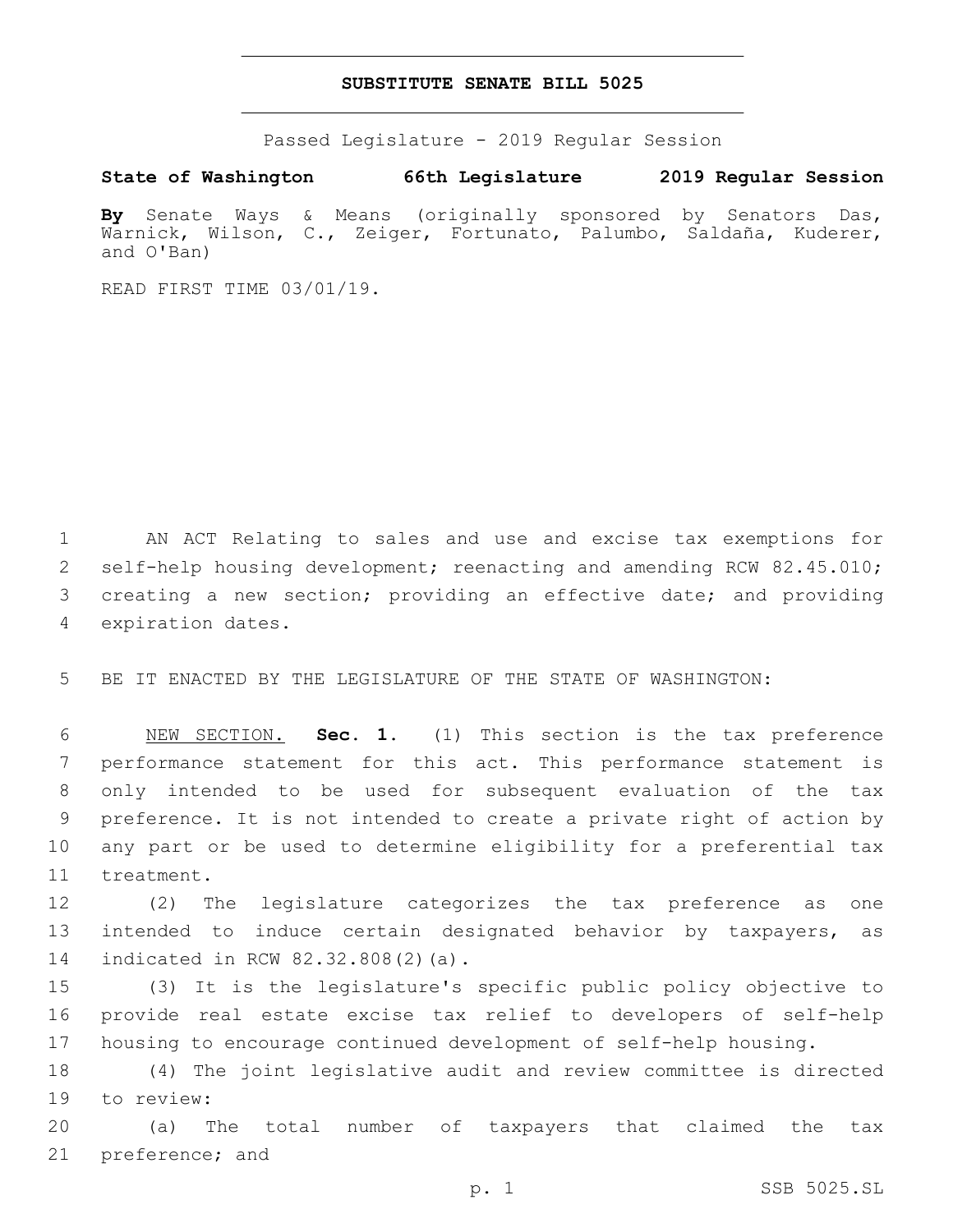(b) The total amount of real estate excise tax revenue that was 2 exempt under this act, annually.

 (5) In order to obtain this section, the joint legislative audit and review committee may refer to department of revenue data, as well 5 as any other available data source.

 **Sec. 2.** RCW 82.45.010 and 2018 c 223 s 3 and 2018 c 221 s 1 are 7 each reenacted and amended to read as follows:

 (1) As used in this chapter, the term "sale" has its ordinary meaning and includes any conveyance, grant, assignment, quitclaim, or 10 transfer of the ownership of or title to real property, including standing timber, or any estate or interest therein for a valuable 12 consideration, and any contract for such conveyance, grant, assignment, quitclaim, or transfer, and any lease with an option to purchase real property, including standing timber, or any estate or interest therein or other contract under which possession of the property is given to the purchaser, or any other person at the purchaser's direction, and title to the property is retained by the vendor as security for the payment of the purchase price. The term also includes the grant, assignment, quitclaim, sale, or transfer of 20 improvements constructed upon leased land.

 (2)(a) The term "sale" also includes the transfer or acquisition within any twelve-month period of a controlling interest in any entity with an interest in real property located in this state for a 24 valuable consideration.

 (b) For the sole purpose of determining whether, pursuant to the exercise of an option, a controlling interest was transferred or acquired within a twelve-month period, the date that the option agreement was executed is the date on which the transfer or acquisition of the controlling interest is deemed to occur. For all other purposes under this chapter, the date upon which the option is exercised is the date of the transfer or acquisition of the 32 controlling interest.

 (c) For purposes of this subsection, all acquisitions of persons acting in concert must be aggregated for purposes of determining whether a transfer or acquisition of a controlling interest has taken place. The department must adopt standards by rule to determine when persons are acting in concert. In adopting a rule for this purpose, 38 the department must consider the following: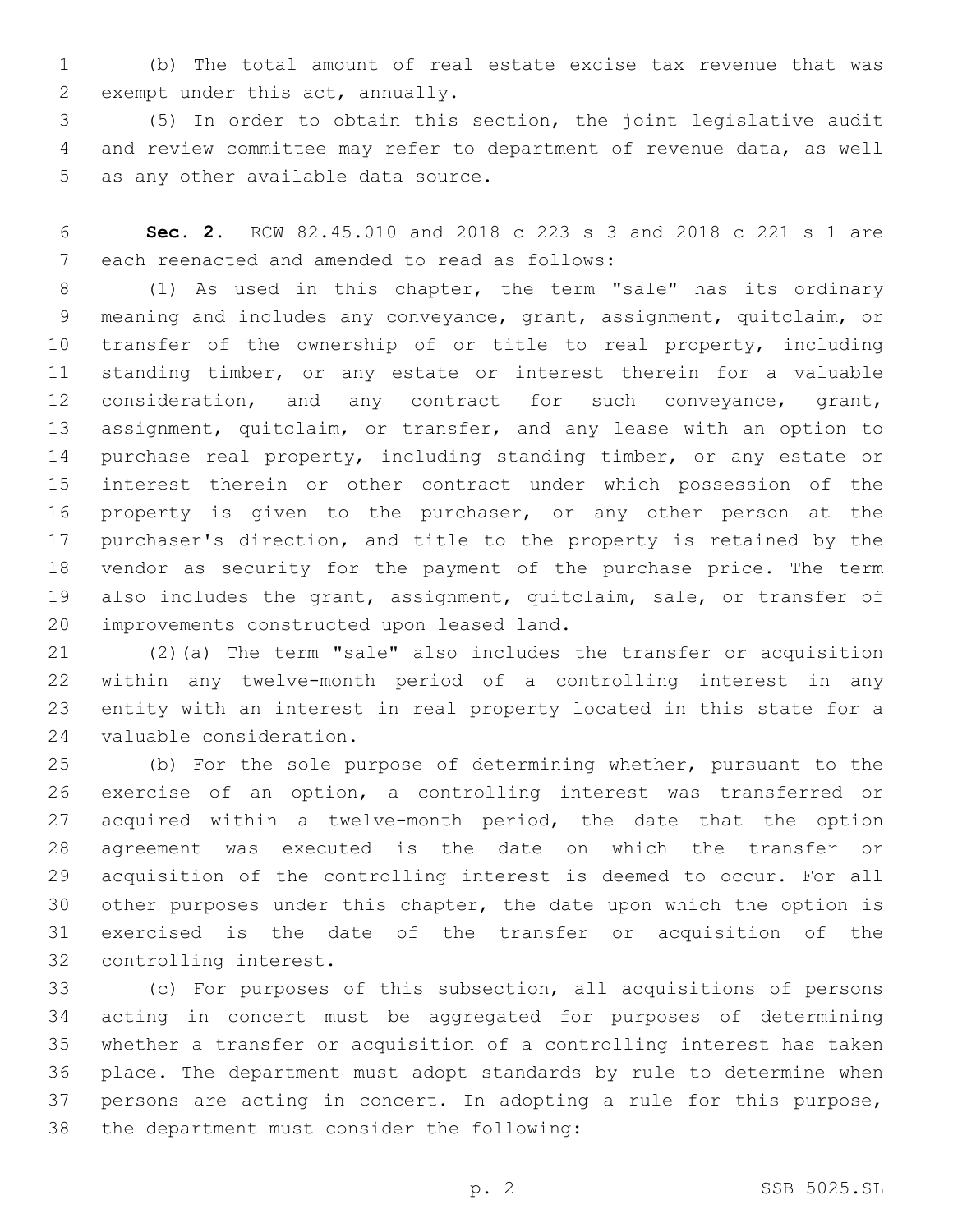(i) Persons must be treated as acting in concert when they have a relationship with each other such that one person influences or controls the actions of another through common ownership; and

 (ii) When persons are not commonly owned or controlled, they must be treated as acting in concert only when the unity with which the purchasers have negotiated and will consummate the transfer of ownership interests supports a finding that they are acting as a single entity. If the acquisitions are completely independent, with each purchaser buying without regard to the identity of the other purchasers, then the acquisitions are considered separate 11 acquisitions.

12 (3) The term "sale" does not include:

(a) A transfer by gift, devise, or inheritance.

 (b) A transfer by transfer on death deed, to the extent that it is not in satisfaction of a contractual obligation of the decedent 16 owed to the recipient of the property.

 (c) A transfer of any leasehold interest other than of the type 18 mentioned above.

 (d) A cancellation or forfeiture of a vendee's interest in a contract for the sale of real property, whether or not such contract contains a forfeiture clause, or deed in lieu of foreclosure of a 22 mortgage.

 (e) The partition of property by tenants in common by agreement 24 or as the result of a court decree.

 (f) The assignment of property or interest in property from one spouse or one domestic partner to the other spouse or other domestic partner in accordance with the terms of a decree of dissolution of marriage or state registered domestic partnership or in fulfillment 29 of a property settlement agreement.

 (g) The assignment or other transfer of a vendor's interest in a contract for the sale of real property, even though accompanied by a conveyance of the vendor's interest in the real property involved.

 (h) Transfers by appropriation or decree in condemnation proceedings brought by the United States, the state or any political 35 subdivision thereof, or a municipal corporation.

 (i) A mortgage or other transfer of an interest in real property merely to secure a debt, or the assignment thereof.

 (j) Any transfer or conveyance made pursuant to a deed of trust or an order of sale by the court in any mortgage, deed of trust, or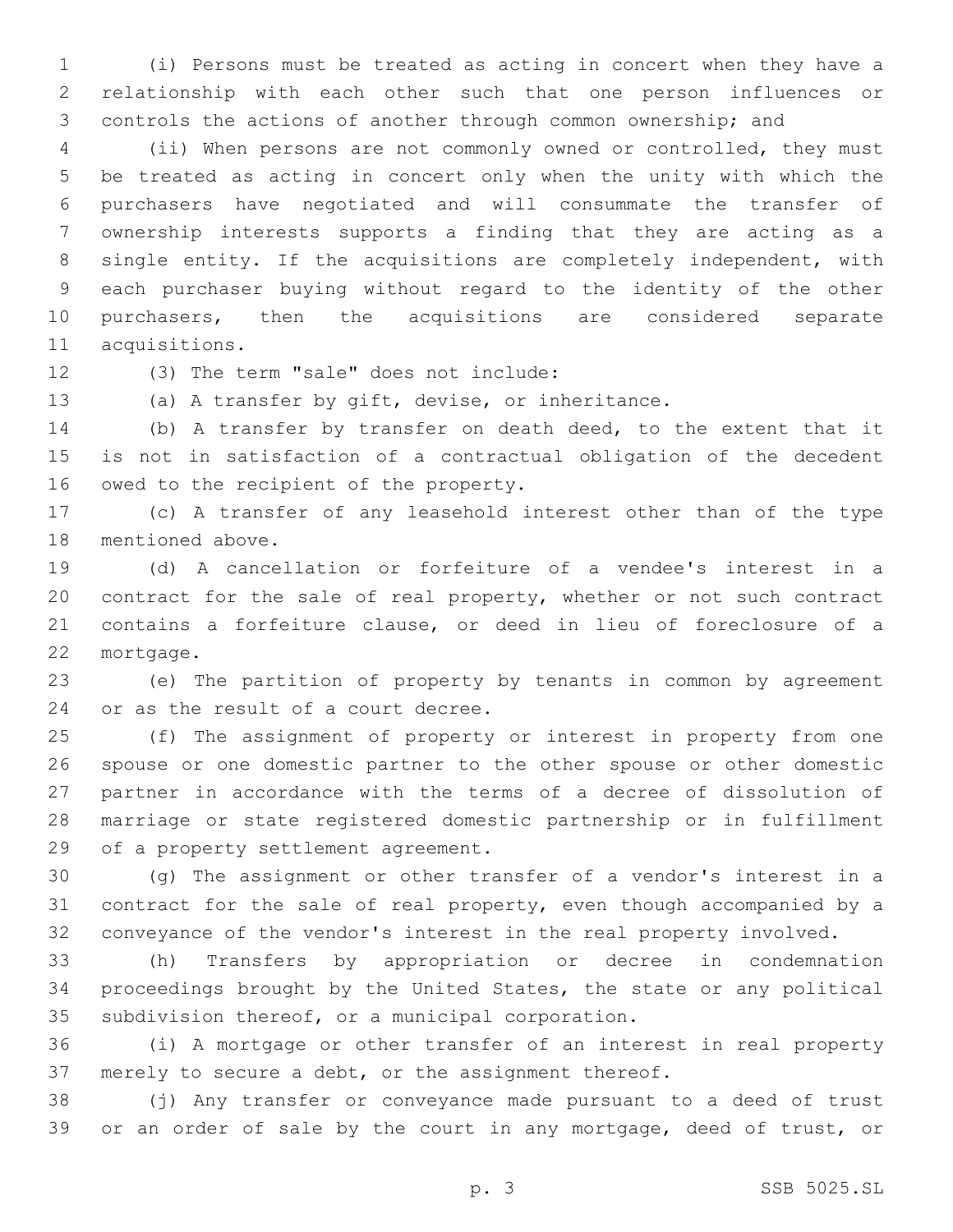lien foreclosure proceeding or upon execution of a judgment, or deed in lieu of foreclosure to satisfy a mortgage or deed of trust.

 (k) A conveyance to the federal housing administration or veterans administration by an authorized mortgagee made pursuant to a contract of insurance or guaranty with the federal housing administration or veterans administration.6

 (l) A transfer in compliance with the terms of any lease or contract upon which the tax as imposed by this chapter has been paid or where the lease or contract was entered into prior to the date 10 this tax was first imposed.

(m) The sale of any grave or lot in an established cemetery.

 (n) A sale by the United States, this state or any political subdivision thereof, or a municipal corporation of this state.

 (o) A sale to a regional transit authority or public corporation under RCW 81.112.320 under a sale/leaseback agreement under RCW 16 81.112.300.

 (p) A transfer of real property, however effected, if it consists of a mere change in identity or form of ownership of an entity where there is no change in the beneficial ownership. These include transfers to a corporation or partnership which is wholly owned by the transferor and/or the transferor's spouse or domestic partner or children of the transferor or the transferor's spouse or domestic partner. However, if thereafter such transferee corporation or 24 partnership voluntarily transfers such real property, or such transferor, spouse or domestic partner, or children of the transferor or the transferor's spouse or domestic partner voluntarily transfer stock in the transferee corporation or interest in the transferee partnership capital, as the case may be, to other than (i) the transferor and/or the transferor's spouse or domestic partner or children of the transferor or the transferor's spouse or domestic partner, (ii) a trust having the transferor and/or the transferor's spouse or domestic partner or children of the transferor or the transferor's spouse or domestic partner as the only beneficiaries at the time of the transfer to the trust, or (iii) a corporation or partnership wholly owned by the original transferor and/or the transferor's spouse or domestic partner or children of the transferor 37 or the transferor's spouse or domestic partner, within three years of the original transfer to which this exemption applies, and the tax on the subsequent transfer has not been paid within sixty days of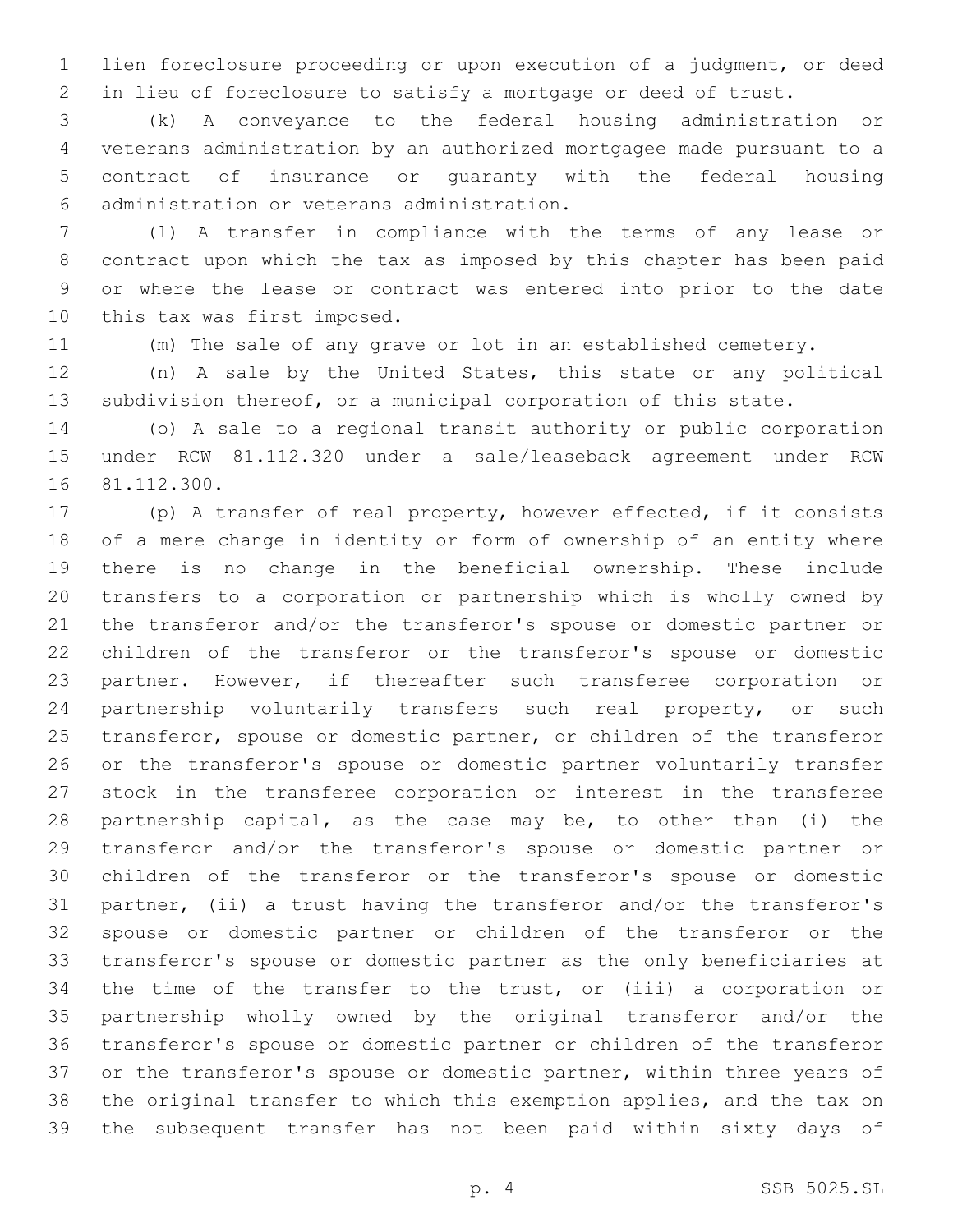becoming due, excise taxes become due and payable on the original 2 transfer as otherwise provided by law.

 (q)(i) A transfer that for federal income tax purposes does not involve the recognition of gain or loss for entity formation, liquidation or dissolution, and reorganization, including but not limited to nonrecognition of gain or loss because of application of 26 U.S.C. Sec. 332, 337, 351, 368(a)(1), 721, or 731 of the internal 8 revenue code of 1986, as amended.

 (ii) However, the transfer described in (q)(i) of this subsection cannot be preceded or followed within a twelve-month period by another transfer or series of transfers, that, when combined with the otherwise exempt transfer or transfers described in (q)(i) of this subsection, results in the transfer of a controlling interest in the entity for valuable consideration, and in which one or more persons previously holding a controlling interest in the entity receive cash or property in exchange for any interest the person or persons acting in concert hold in the entity. This subsection (3)(q)(ii) does not apply to that part of the transfer involving property received that is the real property interest that the person or persons originally contributed to the entity or when one or more persons who did not contribute real property or belong to the entity at a time when real property was purchased receive cash or personal property in exchange for that person or persons' interest in the entity. The real estate 24 excise tax under this subsection  $(3)(q)(ii)$  is imposed upon the person or persons who previously held a controlling interest in the 26 entity.

 (r) A qualified sale of a manufactured/mobile home community, as defined in RCW 59.20.030, that takes place on or after June 12, 2008, 29 but before December 31, 2018.

 (s)(i) A transfer of a qualified low-income housing development or controlling interest in a qualified low-income housing development, unless, due to noncompliance with federal statutory requirements, the seller is subject to recapture, in whole or in part, of its allocated federal low-income housing tax credits within 35 the four years prior to the date of transfer.

 (ii) For purposes of this subsection (3)(s), "qualified low- income housing development" means real property and improvements in respect to which the seller or, in the case of a transfer of a controlling interest, the owner or beneficial owner, was allocated federal low-income housing tax credits authorized under 26 U.S.C.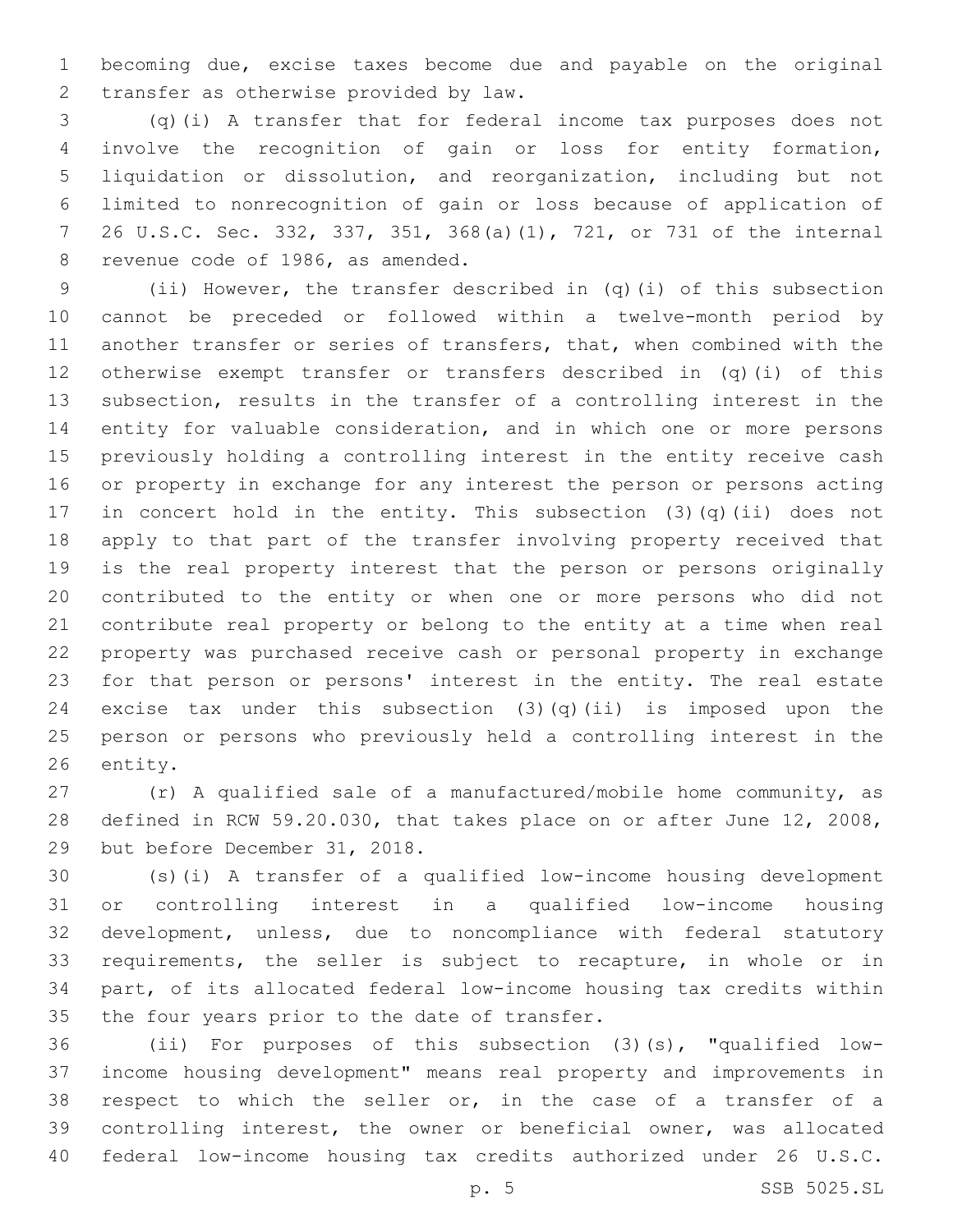Sec. 42 or successor statute, by the Washington state housing finance commission or successor state-authorized tax credit allocating 3 agency.

 (iii) This subsection (3)(s) does not apply to transfers of a qualified low-income housing development or controlling interest in a qualified low-income housing development occurring on or after July 1, 2035.7

 (iv) The Washington state housing finance commission, in consultation with the department, must gather data on: (A) The fiscal savings, if any, accruing to transferees as a result of the exemption 11 provided in this subsection (3)(s); (B) the extent to which transferors of qualified low-income housing developments receive consideration, including any assumption of debt, as part of a 14 transfer subject to the exemption provided in this subsection (3)(s); and (C) the continued use of the property for low-income housing. The Washington state housing finance commission must provide this information to the joint legislative audit and review committee. The committee must conduct a review of the tax preference created under this subsection (3)(s) in calendar year 2033, as required under 20 chapter 43.136 RCW.

 (t)(i) A qualified transfer of residential property by a legal representative of a person with developmental disabilities to a qualified entity subject to the following conditions:

 (A) The adult child with developmental disabilities of the transferor of the residential property must be allowed to reside in the residence or successor property so long as the placement is safe and appropriate as determined by the department of social and health 28 services;

 (B) The title to the residential property is conveyed without the receipt of consideration by the legal representative of a person with 31 developmental disabilities to a qualified entity;

 (C) The residential property must have no more than four living 33 units located on it; and

 (D) The residential property transferred must remain in continued use for fifty years by the qualified entity as supported living for persons with developmental disabilities by the qualified entity or successor entity. If the qualified entity sells or otherwise conveys ownership of the residential property the proceeds of the sale or conveyance must be used to acquire similar residential property and such similar residential property must be considered the successor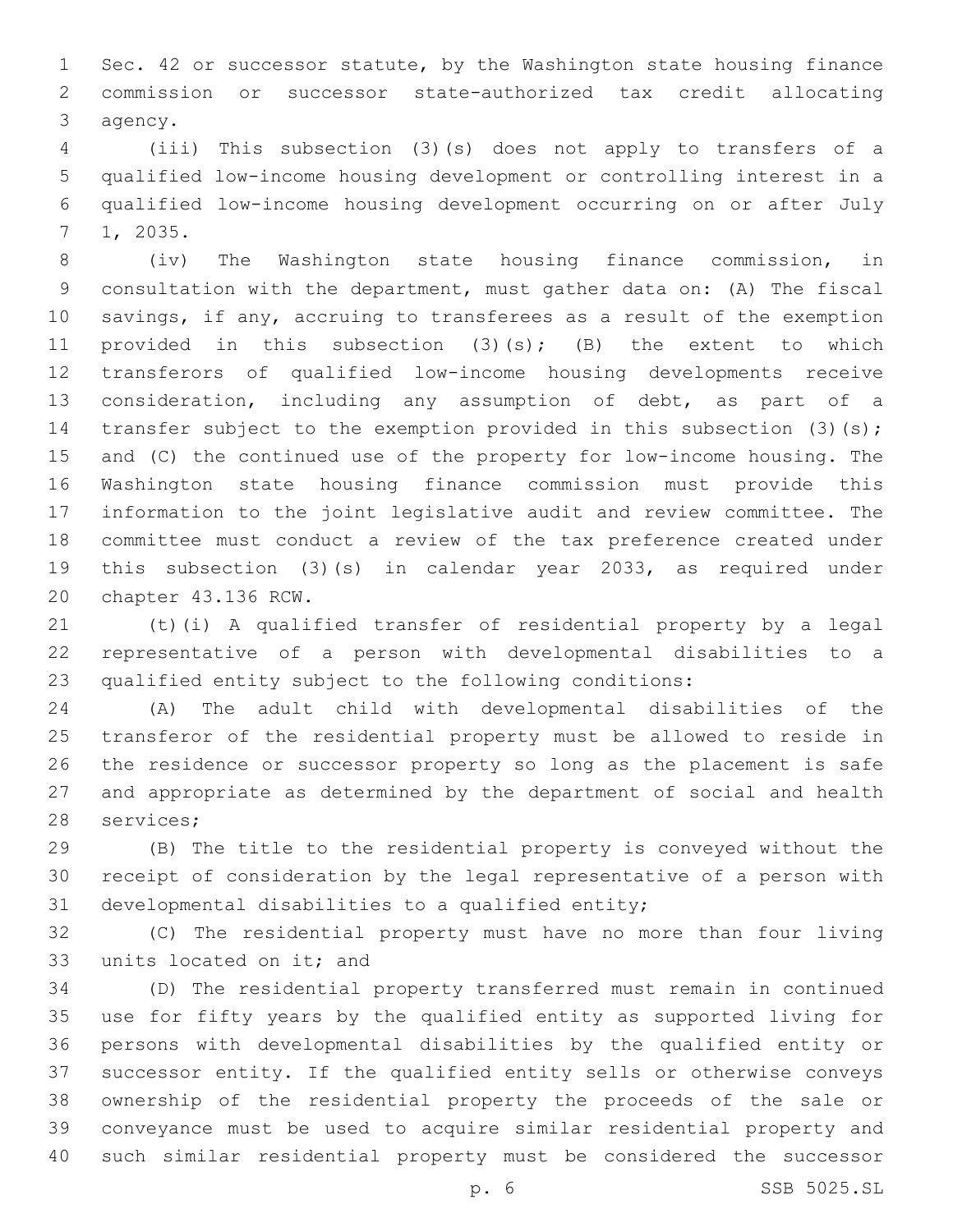for continued use. The property will not be considered in continued use if the department of social and health services finds that the property has failed, after a reasonable time to remedy, to meet any health and safety statutory or regulatory requirements. If the department of social and health services determines that the property fails to meet the requirements for continued use, the department of social and health services must notify the department and the real estate excise tax based on the value of the property at the time of the transfer into use as residential property for persons with developmental disabilities becomes immediately due and payable by the qualified entity. The tax due is not subject to penalties, fees, or 12 interest under this title.

 (ii) For the purposes of this subsection (3)(t) the definitions 14 in RCW 71A.10.020 apply.

15 (iii) A "qualified entity" is:

 (A) A nonprofit organization under Title 26 U.S.C. Sec. 501(c)(3) of the federal internal revenue code of 1986, as amended, as of June 7, 2018, or a subsidiary under the same taxpayer identification number that provides residential supported living for persons with 20 developmental disabilities; or

 (B) A nonprofit adult family home, as defined in RCW 70.128.010, that exclusively serves persons with developmental disabilities.

 (iv) In order to receive an exemption under this subsection (3)(t) an affidavit must be submitted by the transferor of the residential property and must include a copy of the transfer agreement and any other documentation as required by the department.

 (u)(i) The sale by an affordable homeownership facilitator of self-help housing to a low-income household. The definitions in section 2 of this act apply to this subsection.

 (ii) The definitions in this subsection (3)(u) apply to this subsection (3)(u) unless the context clearly requires otherwise.

 (A) "Affordable homeownership facilitator" means a nonprofit community or neighborhood-based organization that is exempt from income tax under Title 26 U.S.C. Sec. 501(c) of the internal revenue 35 code of 1986, as amended, as of the effective date of this section and that is the developer of self-help housing.

 (B) "Low-income" means household income as defined by the department, provided that the definition may not exceed eighty percent of median household income, adjusted for household size, for the county in which the dwelling is located.